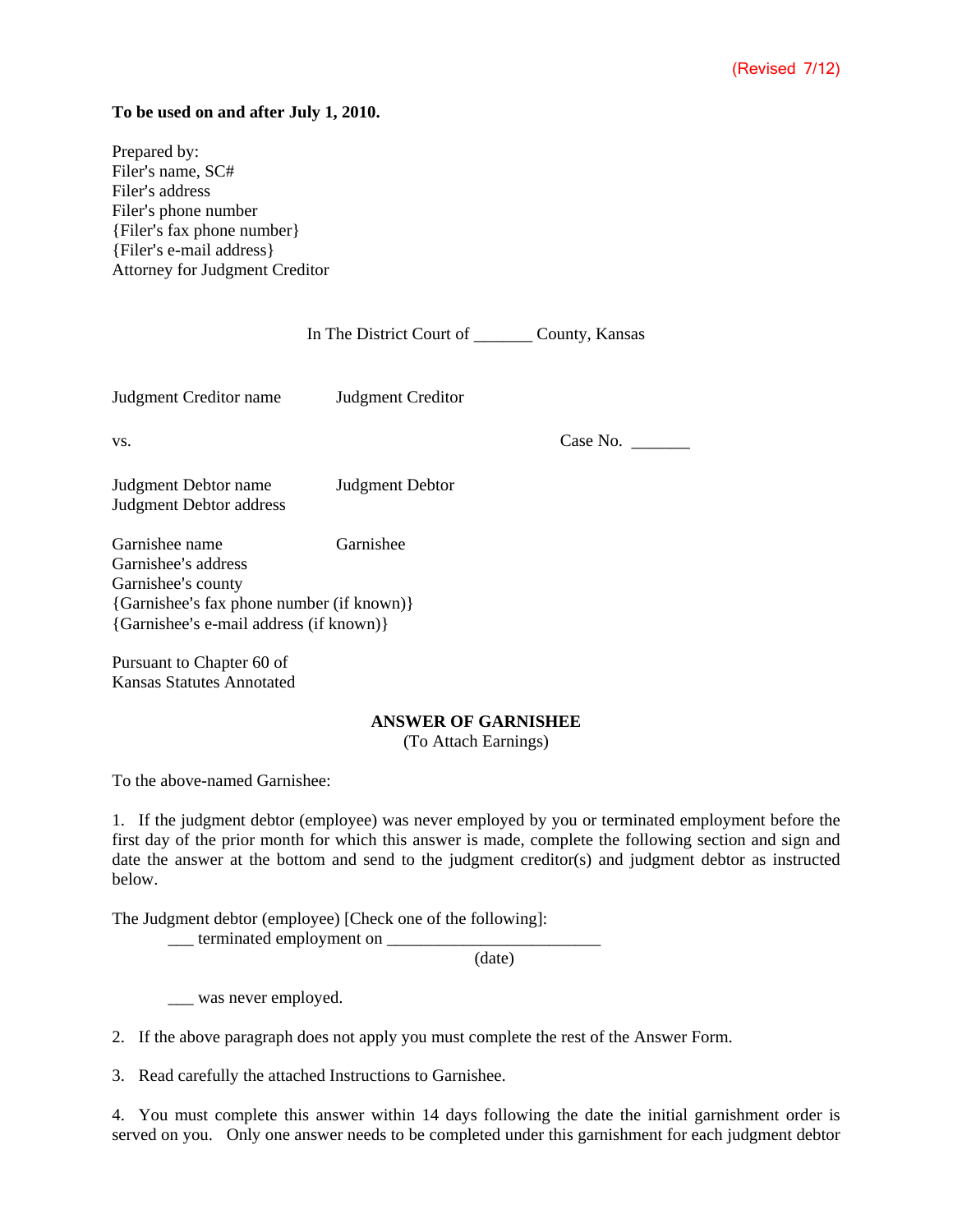and you may duplicate the completed answer in any manner you desire for distribution to the judgment creditor(s) and judgment debtor.

5. This answer covers all pay periods which end within 14 days following the date the garnishment order is served on you. Indicate the pay periods covered under this answer:

| start date:<br>end date:                                                                                                                                                                                                                                                                    |  |
|---------------------------------------------------------------------------------------------------------------------------------------------------------------------------------------------------------------------------------------------------------------------------------------------|--|
| 6. The normal pay period for employee is (designate one):<br>weekly ______ every two weeks ______ semi-monthly _____<br>monthly $\_\_\_\_\$ .                                                                                                                                               |  |
| 7. Total gross earnings due for the pay period or periods covered by this answer are:                                                                                                                                                                                                       |  |
| 8. Amounts required by law to be withheld for the pay period or periods covered are:                                                                                                                                                                                                        |  |
| Federal FICA (includes social security tax and medicare tax) \$<br>(1)<br>(2)<br>(3)<br>(4)                                                                                                                                                                                                 |  |
| (Deduct only those items listed above)                                                                                                                                                                                                                                                      |  |
| 9. Disposable earnings for the pay period or periods covered are: \$                                                                                                                                                                                                                        |  |
| $(7 \text{ minus } 8)$                                                                                                                                                                                                                                                                      |  |
| See the attached Instructions to Garnishee to determine amount of disposable earnings to be withheld.                                                                                                                                                                                       |  |
| 10. I am subtracting from the disposable earnings in 9 pursuant to an income withholding order for                                                                                                                                                                                          |  |
| 11. I am subtracting from the disposable earnings in 9 pursuant to a lien which has priority over<br>garnishments under the law the following amount: type of lien __________________                                                                                                       |  |
| 12. In accordance with the instructions accompanying this answer form, I have determined that the                                                                                                                                                                                           |  |
| 13. I am holding from the amount in 12 an administrative fee in the amount of .\$____________.                                                                                                                                                                                              |  |
| See attached Instructions to Garnishee for amount of the administrative fee that can be retained.                                                                                                                                                                                           |  |
| 14. After paying to the employee the amount stated in 12 less the administrative fee in 13, and deducting<br>any amount shown in 10 and 11, I am holding the remainder of the employee's disposable earnings in the                                                                         |  |
| 15. If I do not receive an objection to this Answer within 14 days after I deliver it to all parties entitled<br>to a copy, I will promptly pay the amount held in 14 to the following judgment creditors, unless I receive<br>prior to such payment an order of the court to the contrary: |  |

Case No. Name Address Amount